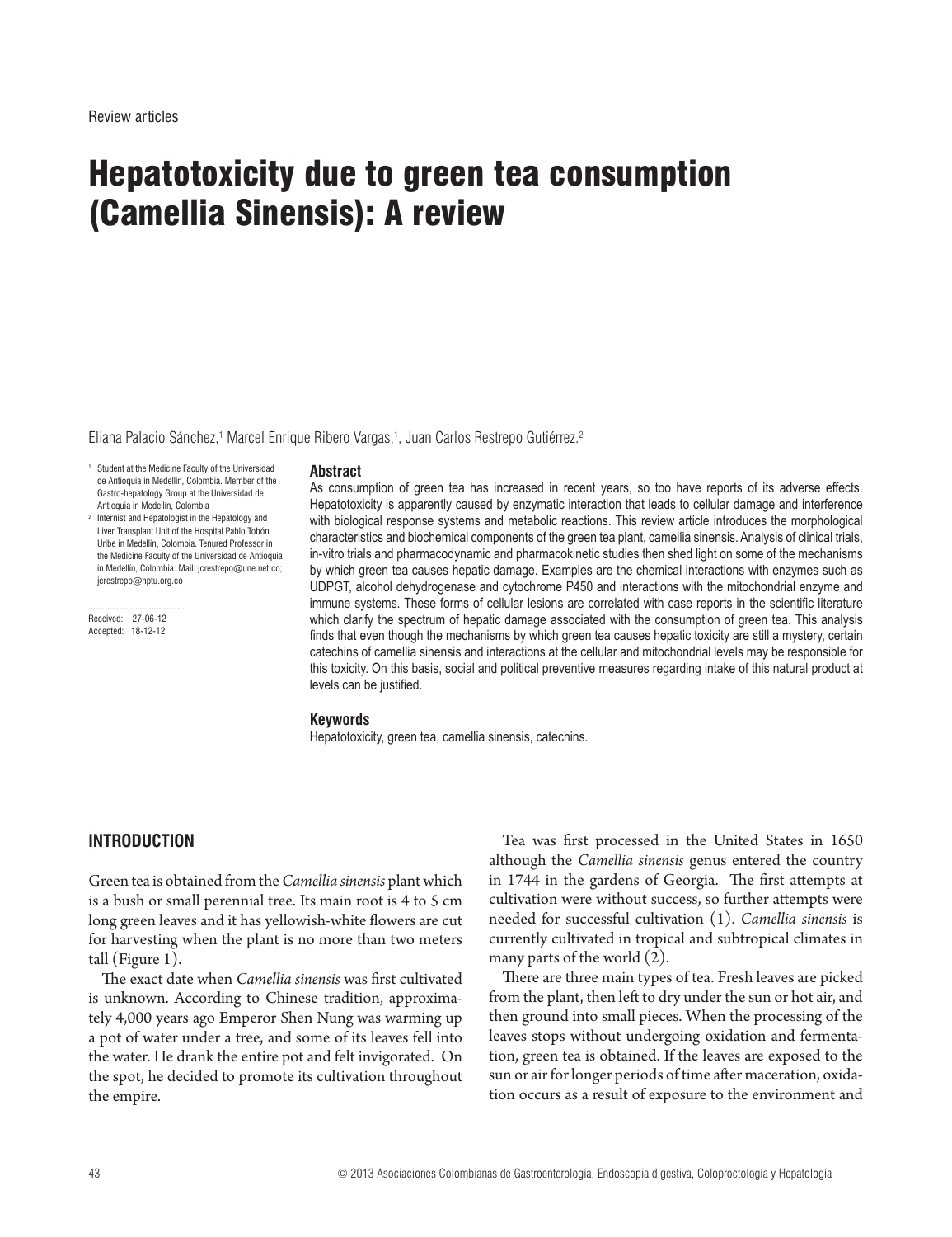black tea is obtained. If the process of oxidation is shortened, then Oolong Tea may be extracted (1).



**Figure 1.** Taken from Lettsom, J.C., The natural history of the tea-tree, p. i (1799) ( J. Miller)

Many healing benefits have been attributed to green tea. Among these are improvement of asthenia, diarrhea, bronchitis, asthma, hyperlipidemia, cellulitis, and abscesses as well as weight reduction. Also, another group of healthy people defends its use as a tool that helps improve health and prevents disease. Nevertheless, the necessary scientific evidence to support these claims has not yet been gathered. Most studies of green tea's benefits are in vitro or animal studies without sufficient clinical trials to support the use of green tea in humans. The possible benefits have led to health improvements which have increased green tea's unsupervised availability, accessibility and intake. Its global consumption is surpassed only by water (3). At present there are also liquid and capsule presentations which unlike conventional infusions contain high concentrations of possibly toxic substances and other excipients. At the Queen Elizabeth II Health Sciences Center in Canada an acute liver failure case was reported from green tea consumption. Upon pharmacological analysis the components listed in Table 1 below found.

These components have certain influences on health that represent great risks due to their persistent use which in some cases can be fatal. In the last few years cases of liver toxicity associated with green tea consumption have been reported in the main medical literature data bases. For this reason, we have reviewed major scientific medical knowledge bases regarding mechanisms of possible liver damage resulting from green tea and spectrums of liver toxicity according to the latest case reports on liver damage, and report about the safety of green tea consumption.

**Table 1.** Pharmacological report on a Green tea capsule.

| Component         | Dose (mg) |
|-------------------|-----------|
| Green tea extract | 120       |
| Vitamin E         | 6         |
| Wheat germ oil    | 10        |
| Soy oil           | 154       |
| Bee's wax         | 13        |
| Fatty acids       | 13        |
| Gelatin           | 180       |
| Glycerin          | 50        |

Modified from liver transplantation 2006; 12:1894.

### **GREEN TEA COMPONENTS**

The variety of components in green tea is very large. Its components include gallocatechin gallate (GCG), gallocatechin (GC), catechin gallate (CG), catechin (C), and flavonoids such as kaempferol, quercetin and myricetin. Other important components include theanine, derived from amino acid, the xanthine alkaloid caffeine, theophylline, theobromine, saponins, and tannins. Green tea has more than 300 other substances (4, 5). However, the main active components to which both beneficial and adverse health effects have been attributed are the four polyphenolic catechins: epigallocatechin gallate (EGCG), epicatechin gallate (ECG), epigallocatechin (EGC), epicatechin (EC) (6). A very important benefit that is attributed to catechins, especially to epigallocatechin gallate (EGCG), is the property of decreasing or maintaining body weight due to its capacity to induce and stimulate thermogenesis and the oxidation of fats (7). Nevertheless, a metaanalysis published in the International Journal of Obesity concluded that the effect of green tea on the reduction or maintenance of weight is very slight (8).

#### **GREEN TEA ABSORPTION AND ELIMINATION**

Multiple clinical trials have been performed with volunteer patients that have made it possible to clarify absorption of green tea catechins to some extent.

In one of these, Yang et al. administered different doses of catechins to 18 volunteers. Doses of 282 mg of EGCG, 564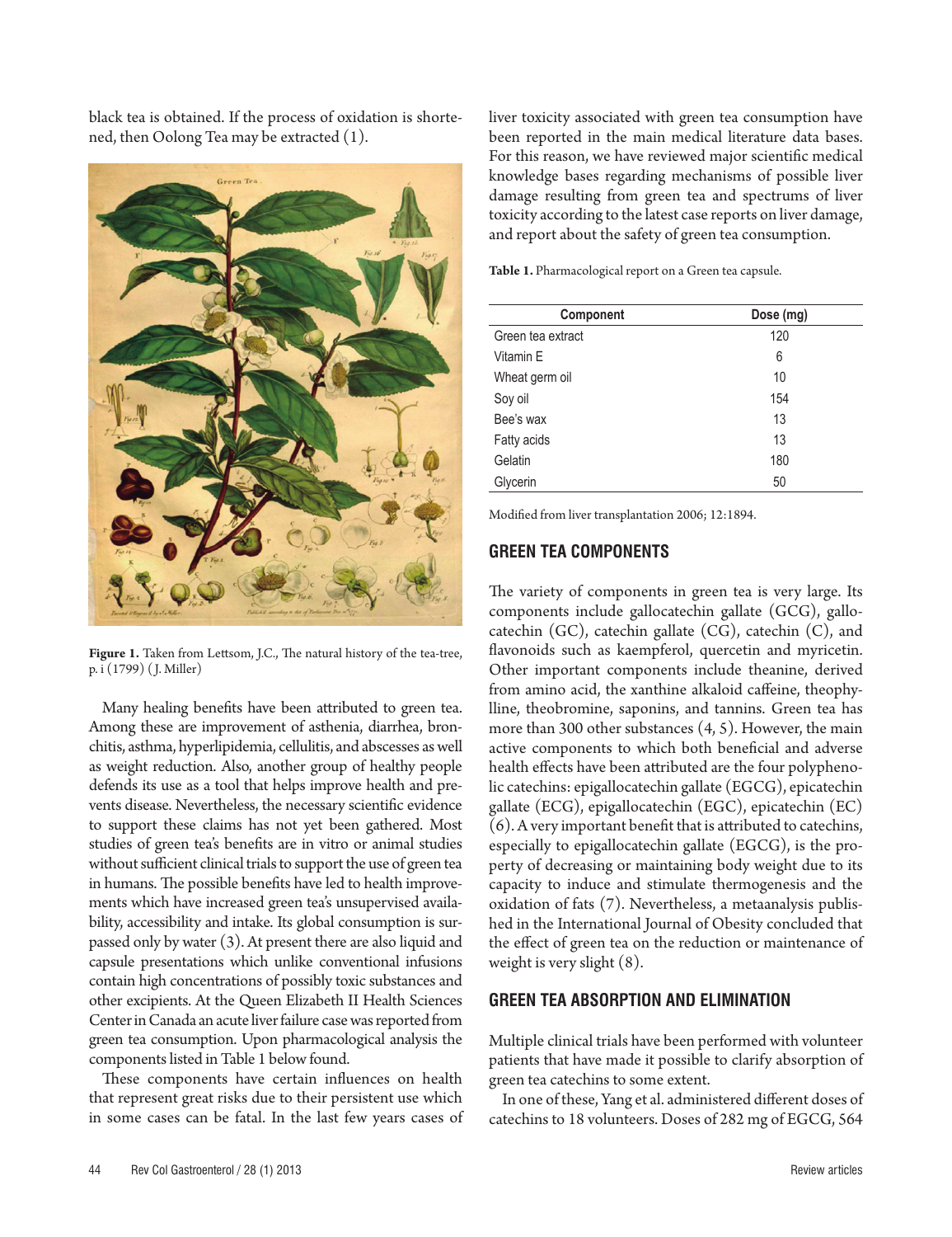mg of EGC and 846 mg CE, the three main green tea catechins, were administered. The maximum levels of catechins detected in plasma were approximately 1.5h and 2.5h indicating good oral absorption. Twenty four hours later these substances were undetectable. The maximum plasma concentration of EGCG measured was 321 ng/mL, maximum plasma concentration of EGC was 550 ng/mL, and maximum plasma concentration of CE was 190 ng/mL. The catechin with the longest lifespan was EGCG which lasted five hours. This is the catechin found to be most involved in the processes of liver damage, as cited below. EGC and CE were detected in urine, which indicates renal excretion. There are no considerations about the counterproductive effect on patients with liver failure regarding kidney excretion since the study was performed on healthy people (9).

It is important to consider that in pharmacokinetic studies patients did not present adverse effects. Nevertheless, small sample sizes ranging from 18 to 60 patients provide limited numbers for concluding that the use of green tea is safe (10, 11, 12, 13).

## **INTERACTIONS OF GREEN TEA CATECHINS WITH THE URIDINE DIPHOSPHATE-GLUCURONOSYLTRANSFERASE ENZYME**

As already mentioned, the main components of green tea are EGCG, ECG, EGC and CE catechins. However, only EGCG and EGC stand out because they alone can interact with the UDPGT enzyme. To understand this interaction it is necessary to understand the possible mechanisms that the hepatocyte has to metabolize these substances. The biotransformation of EGCG and EGC has yet to be completely studied, though authors such as Li et al., in 2001, have described that EGCG and EGC undergo a process of methylation, glucuronidation and sulfation, although which of the three processes predominates has not yet been defined. More recently, Hong Lu et al. together with the American Society for Pharmacology and Experimental Therapeutics (ASPERT) have proposed that glucuronidation predominates in metabolizing the main catechins of green tea. This conclusion was based on the finding that EGC-O- monoglucuronides were most commonly found in searches for metabolites in urine, plasma and bile. This indicates that glucuronidation is the most frequently used means by which hepatocytes transform EGC and EGCG catechins. Apparently UDPGT 1A with the UDPGT 1A1, 1A3, 1A8 and 1A9 subfamily are the most active in this process of glucuronidation. These glucuronidated metabolites are cleaved by the  $β$ - glucuronidase which means that glucuronidated metabolites of these catechins are accumulated in the hepatic tissue as a result of chronic intake of green tea since β- glucuronidase is overcome and inhibited

by the green tea's catechins. The accumulated metabolites apparently have the property of capturing free radicals, a process which may lead to liver toxicity, damage to the hepatocyte's mitochondria and difficulty in metabolizing other substances such as arachidonic acid. This in turn is a possible precursor of inflammatory products through the cyclooxygenase and lipoxygenase pathways (14).

# **INTERACTIONS WITH THE CYTOCHROME P450 SYSTEM**

The interactions of the main catechins in green tea in enzymatic systems such as that of cytochrome P450 have also been evaluated in scientific literature. Animal studies have shown that the components of green tea can inhibit cytochrome the P450. Despite this, preclinical studies comparing green tea consumers and non-consumers which have evaluated the concentrations of metabolites from medications processed by the cytochrome P450 in plasma and urine have found that people who consume green tea do not have any significant inhibition even though the CYP3A4 member seems slightly affected (15). However, these studies have had limited sample sizes and limited number of medications evaluated for this enzyme. It is therefore necessary to perform more studies to come to any conclusions about the role of green tea catechins in relation to the cytochrome P450 enzymatic system.

# **INTERACTIONS WITH GLYCOPROTEIN P**

Glycoprotein P is a dependent ATP pump found in the small intestine, blood–brain barrier (BBB), hepatocytes and tumoral tissues among other places. Its function is to transport substances such as xenobiotics, cellular metabolites and antitumor medications to the exterior of cells which means that it favors resistance to multiple antitumor drugs by removing them from the cancerous cell.

This is why in-vitro trials have been performed in order to understand the interaction of green tea catechins with this transporter. These experiments have included medications such as tamoxifen, doxorubicin, verapamil and diltiazem. The results have shown that the main catechins of green tea may inhibit functioning of glycoprotein P which would decrease the resistance level of tumor tissue to antineoplastic agents (16, 17, 18). This must be viewed with caution since there is no consensus on dosages, the time these catechins should be used, adverse effects and the specific tumors that might be treated to avoid resistance from these cancerous cells to antitumor agents. Consensus has not yet developed because there are still no long term clinical trials in humans with the epidemiological and ethical conditions necessary to provide sufficient scientific support.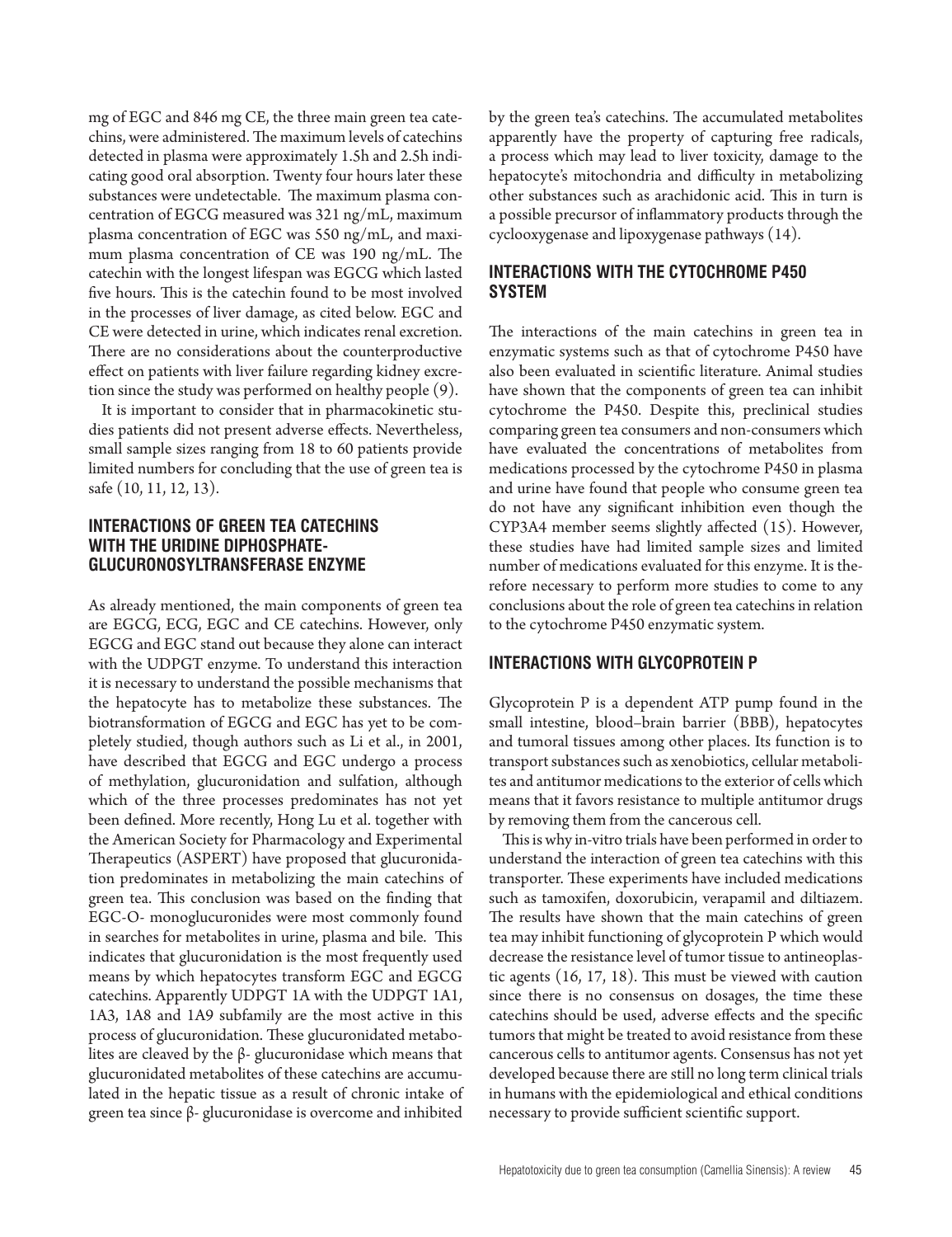In addition to the functions already mentioned, glycoprotein P also eliminates various medications and compounds such as bilirubin conjugated by hepatocytes (19, 20). When catechins inhibit this action of glycoproteins action it may result in toxic effects on hepatocytes since it could lead to intrahepatic cholestasis and systemic toxicity  $(21)$ .

## **INTERACTIONS WITH HEPATOCYTE MITOCHONDRIA**

In vitro and in vivo trials have found possible interactions between hepatocyte mitochondria and the green tea catechins. Giuseppe Galati et al. of the University of Toronto used an in vivo cellular model to demonstrate hepatotoxicity resulting from the components of *camellia sinensis*. The study concluded that the main mechanism of liver toxicity is formation of oxygen-free radicals which leads to mitochondrial dysfunction and cellular toxicity. It is interesting that EGCG, the most abundant green tea phenol, was the catechin which produced the largest number of free radicals and caused the greatest mitochondrial damage (22, 23).

# **INTERACTIONS WITH THE ALCOHOL DEHYDROGENASE ENZYME**

In vitro trials have demonstrated that the triterpenoid saponins components of the *camellia sinensis* plant, isolated primarily from the roots of the plant through chromatography experiments (24), have the capacity to inhibit the alcohol dehydrogenase enzyme. In these experiments ethanol is added to a solution with a phosphate buffer, then a solution of the ADH enzyme is introduced and serial measurements are taken every 5 minutes of ethanol absorption which reflects the activity of the alcohol dehydrogenase enzyme. Results showed that in the solution with saponins the alcohol dehydrogenase enzyme was up to 50% less active than in a control solution control without saponins (25, 26). As it is well known, in-vitro studies have no great clinical validity, but certain green tea substances can be proposed to inhibit alcohol dehydrogenase. For people who consume alcohol and green tea this would increase the average life of ethanol levels in the blood, creating higher toxicity levels in the liver while increasing other systemic effects of ethanol.

# **INTERACTIONS WITH THE IMMUNE SYSTEM**

There are only a few trials that evaluate the interactions of Green tea catechins with the components of the immune system. Last year an essay was published with evidence that EGCG production of oxygen-free radicals leads to activation of calcium channels which in turn leads to release of the ion into the extracellular space. Mast cells then produce greater quantities of IL-13 and TNF α with all of the repercussions that his entails for the immune system. These include regulation of Th1 lymphocytes, stimulation of growth, differentiation and regulation of the activities of B lymphocytes, production of other inflammatory cytokines, and mediation of the TNFα inflammatory response (27).

# **SPECTRUM OF LIVER TOXICITY**

The mechanisms explained in this review can lead to a miscellany of liver damage associated with consumption of green tea. The spectrum can go from an alteration of liver enzymes to acute liver failure requiring liver transplantation (28, 29). Histological examination of liver explants has shown that some areas of parenchyma are conserved while others have centrilobular or panlobular necrosis. In some cases an eosinophil reaction is observed while mixed inflammatory infiltrates are observed in other cases (30, 31, 32, 33, 34).

Not all cases in which liver damage is associated with green tea consumption have acute or linear presentations. In some cases insidious manifestations with intermittent elevation of liver enzymes have been observed. These cases reflect inflammations associated with consumption of camellia sinensis. When the patient suspends intake, the normal values of biological markers reappear. In some cases, after multiple expositions to this type of inflammation the liver is unable to recover its functions and enters into fulminant liver failure (35, 36). In some cases alterations of the biochemical profile are presented at the expense of the gamma-glutamyl transferase enzyme and alkaline phosphatase. These modifications occurred in some patients over 5 consecutive year indicating that the spectrum of liver damage is wide, but still uncertain. It is important to highlight that in the presentation of these cases other causes that may generate these types of liver alterations have been rigorously discarded. In some publications methods such as the RUCAM have been used. This enables the evaluation of the association between the consumption of a medication and the appearance of alterations and liver deterioration and thus can show causal relations between green tea consumption and patients' pathologies in cases reporting fulminant liver failure (37, 38).

# **DISCUSSION**

The consumption of green tea has increased in the last 5 years and with it an association between this consumption and liver damage has emerged. Multiple cases without fulminant liver damage have been reported, and then in 2001 a scenario in which a patient suffered acute liver damage was presented. This problem led France and Spain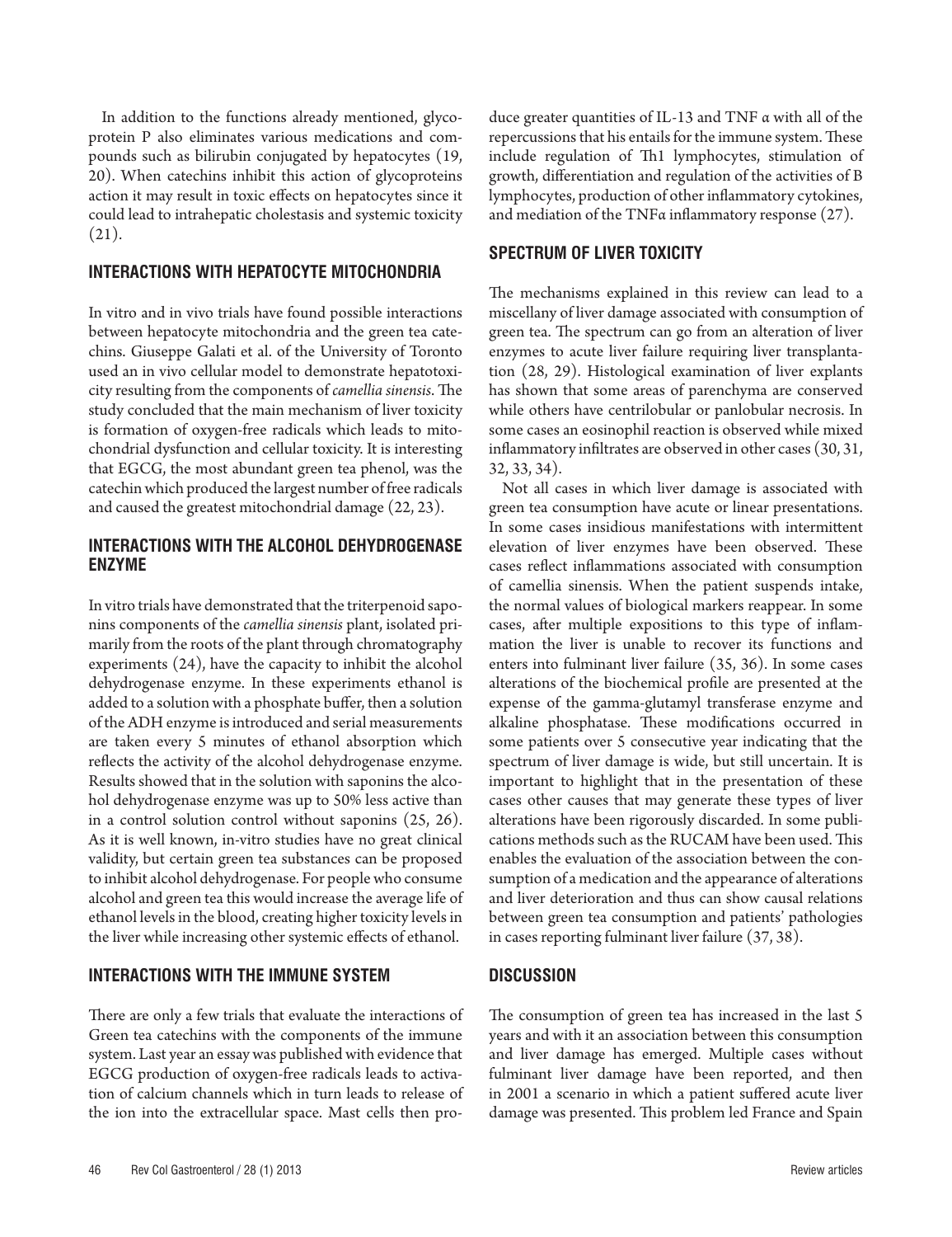to prohibit commercial distribution of camellia sinensis based products in 2003 (39). Added to this, entities such as the United States Pharmacopeia (USP) systematically reviewed the safety of green tea consumption in 2008. This review showed that cases of green tea toxicity had been reported in many countries and that the rate of adverse effects for pharmaceutical specialties such as Exolise ® was 1 in every 100,000 consumers. It suggested public health measures to prevent these figures from rising and affecting public health care systems (40).

The clinical evidence is not restricted to products such Exolise ® but applies to diverse pharmaceutical specialties currently being marketed which have had cases of toxicity attributed to them (41). As a consequence alarms are going off in the medical and health care professions around the world as this attention is turned toward preventing this health problem from evolving and advancing and to conducting the research needed to clarify the spectrum of damage and take measures for maximum prevention (42).

In Colombia, INVIMA (Instituto Nacional de Vigilancia de Medicamentos y Alimentos - National Medication and Food Surveillance Institute) is responsible for monitoring and authorizing medications, including over the counter and "natural" products, and the marketing of these products. This national control agency accepts food preparations that contain small amounts of green tea which are not harmful to health. However, many applications for distribution of "natural" medications and products containing green tea have received negative responses from INVIMA. This review found only one "natural" product which has been approved by INVIMA. This product, called Thever, advertises that it reduces cardiovascular risk and its label warns that it should not be used in patients with liver or kidney disease due to the issues discussed in this article. Despite this, there are many preparations in the gray and black markets in Colombia without INVIMA approval. Since these products do not report concentrations or net composition, consumers buying these products with the idea of obtaining beneficial effects are unaware of the components of the products (43-45). The authors of this review believe that the INVIMA should deny registration to this variety of formulas containing green tea. Unfortunately, there is no national policy to remove such unapproved products from the market.

Around the world free intake of "natural" products has been reported to be associated with up to 10% frequency of liver toxicity, and products that contain green tea are at the top of the list in order of frequency (46). Therefore, we believe that measures to restrict green tea consumption would benefit the entire Colombian population. Such measures should not be limited to a special group, since the profile for liver safety and the specific type of patients who might be impaired by or who might benefit from the intake of *camellia sinensis* are as yet unknown*.*

## **CONCLUSIONS**

Green tea toxicity is an emerging problem with multiple reports proving this association. However, there is little knowledge about mechanisms causing damage and few political and social measures taken so far to monitor distribution and intake. Most studies reviewed herein examined mechanisms of toxicity which had been evaluated in-vitro or in animals. This establishes the necessity of performing more causal studies, clinical trials and pharmacokinetic trials to evaluate the safety of green tea consumption. In the meantime, safety measures must be taken by administrative and regulatory entities to prevent liver toxicity.

#### **REFERENCES**

- 1. Odom D. *Camellia sinensis* the tea plant. The Camellia Journal 2007; 18-20.
- 2. Weisburger JH. Tea and health: a historical perspective. Cancer Lett 1997; 114(1-2): 315-317.
- 3. Schönthal AH. Adverse effects of concentrated green tea extracts. Mol Nutr Food Res. 2011; 55(6): 874-885.
- 4. Cooper R, Morre DJ, Morre DM. Medicinal benefits of green tea: part II. Review of anticancer properties. J Altern Complement Med 2005; 11(4): 639-652.
- 5. Vuong QV, Golding JV, Nguyen M, Roach PD. Extraction and isolation of catechins from tea. J Sep Sci 2010; 33(21): 3415-3428.
- 6. Nikaidou S, Ishizuka M, Maeda Y, Hara Y, Kazusaka A, Fujita S. Effect of components of green tea extracts, caffeine and catechins on hepatic drug metabolizing enzyme activities and mutagenic transformation of carcinogens. Jpn J Vet Res 2005; 52(4): 185-192.
- 7. Dulloo AG, Duret C, Rohrer D, Girardier L, Mensi N, Fathi M, Chantre P, Vandermander J. Efficacy of a green tea extract rich in catechin polyphenols and caffeine in increasing 24-h energy expenditure and fat oxidation in humans. Am J Clin Nutr 1999; 70(6): 1040-1045.
- 8. Hursel R, Viechtbauer W, Westerterp-Plantenga MS. The effects of green tea on weight loss and weight maintenance: a meta-analysis. Int J Obes (Lond) 2009; 33 (9): 956-961.
- 9. Yang CS, Chen L, Lee MJ, Balentine D, Kuo MC, Schantz SP. Blood and urine levels of tea catechins after ingestion of different amounts of green tea by human volunteers. Cancer Epidemiol Biomarkers Prev 1998; 7(4): 351-354.
- 10. Lee MJ, Wang ZY, Li H, Chen L, Sun Y, Gobbo S, Balentine DA, Yang CS. Analysis of plasma and urinary tea polyphenols in human subjects. Cancer Epidemiol Biomarkers Prev 1995; 4(4): 393-399.
- 11. Pietta P, Simonetti P, Gardana C, Brusamolino A, Morazzoni P, Bombardelli E. Relationship between rate and extent of catechin absorption and plasma antioxidant status. Biochem Mol Biol Int 1998; 46(5): 895-903.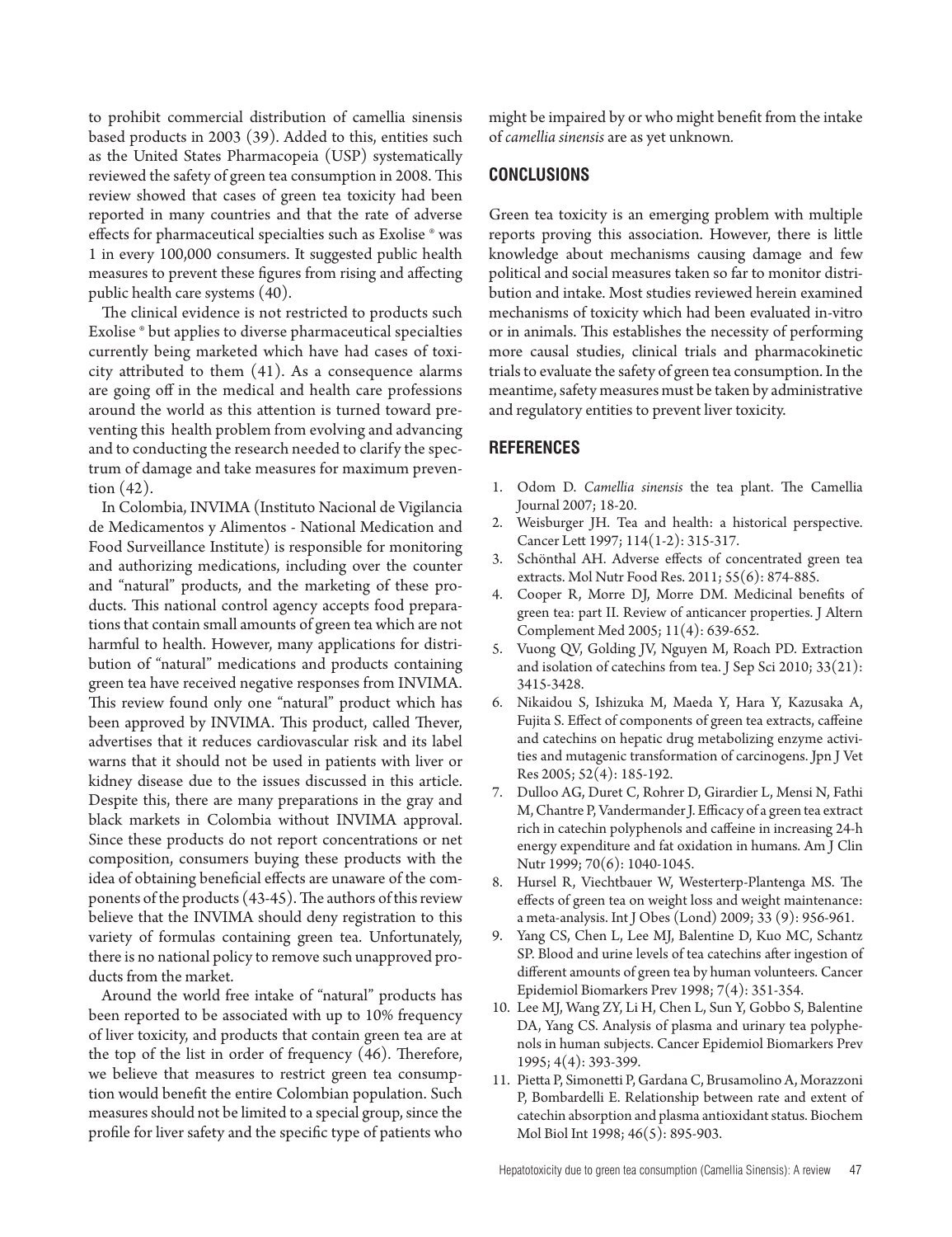- 12. Unno T, Kondo K, Itakura H, Takeo T. Analysis of (-)-epigallocatechin gallate in human serum obtained after ingesting green tea. Biosci Biotechnol Biochem 1996; 60 (12): 2066- 2068.
- 13. Li C, Meng X, Winnik B, Lee MJ, Lu H, Sheng S, Buckley B, Yang CS. Analysis of urinary metabolites of tea catechins by liquid chromatography/electrospray ionization mass spectrometry. Chem Res Toxicol 2001; 14(6): 702-707.
- 14. Lu H, Meng X, Li C, Sang S, Patten C, Sheng S, Hong J, Bai N, Winnik B, Ho CT, Yang CS. Glucuronides of tea catechins: enzymology of biosynthesis and biological activities. The American Society for Pharmacology and Experimental Therapeutics. Drug Metab Dispos 2003; 31(4): 452-461.
- 15. Muto S, Fujita K, Yamazaki Y, Kamataki T. Inhibition by green tea catechins of metabolic activation of procarcinogens by human cytochrome P450. Mutat Res 2001; 479(1- 2): 197-206.
- 16. Leslie EM, Deeley RG, Cole SP. Multidrug resistance proteins: role of P-glycoprotein, MRP1, MRP2, and BCRP (ABCG2) in tissue defense. Toxicol Appl Pharmacol 2005; 204(3): 216-237.
- 17. Jodoin J, Demeule M, Beliveau R. Inhibition of the multidrug resistance P-glycoprotein activity by green tea polyphenols. Biochim Biophys Acta 2002; 1542(1-3): 149-159.
- 18. Zhou S, Lim LY, Chowbay B. Herbal modulation of P-glycoprotein. Drug Metab Rev 2004; 36(1): 57-104.
- 19. Kageyama M, Fukushima K, Togawa T, Fujimoto K, Taki M, Nishimura A, Ito Y, Sugioka N, Shibata N, Takada K. Relationship between excretion clearance of rhodamine 123 and P-glycoprotein (Pgp) expression induced by representative Pgp inducers. Biol Pharm Bull 2006; 29(4): 779-784.
- 20. Tanigawara Y. Role of P-glycoprotein in drug disposition. Ther Drug Monit 2000; 22(1): 137-140.
- 21. Lin LC, Wang MN, Tsai TH. Food-drug interaction of (-)-epigallocatechin-3-gallate on the pharmacokinetics of irinotecan and the metabolite SN-38. Chem Biol Interact 2008; 174(3): 177-182.
- 22. Nakagawa Y, Moldéus P, Moore GA. Relationship between mitochondrial dysfunction and toxicity of propyl gallate in isolated rat hepatoctyes. Toxicology 1996; 114(2): 135- 145.
- 23. Galati G, Lin A, Sultan AM, O'Brien PJ. Cellular and in vivo hepatotoxicity caused by green tea phenolic acids and catechins. Free Radic Biol Med 2006; 40(4): 570-580.
- 24. Kumar NS, Rajapaksha M. Separation of catechin constituents from five tea cultivars using high-speed countercurrent chromatography. J Chromatogr A 2005; 1083(1-2): 223-228.
- 25. Manir MM, Kim JK, Lee BG, Moon SS. *Tea catechins and flavonoids from the leaves of Camellia sinensis* inhibit yeast alcohol dehydrogenase. Bioorg Med Chem 2012; 20 (7): 2376-2381.
- 26. Varughese T, Manir MM, Rahaman M, Kim JK, Lee BG, Moon SS. Tea triterpenoidal saponins from the roots of *camellia sinensis* has inhibitory effects against alcohol dehydrogenase. Planta Med 2011; 77(18): 2029-2036.
- 27. Inoue T, Suzuki Y, Ra C. Epigallocatechin-3-gallate induces cytokine production in mast cells by stimulating an extracellular superoxide-mediated calcium influx. Biochem Pharmacol 2011; 82(12): 1930-1939.
- 28. Gloro R, Hourmand-Ollivier I, Mosquet B, Mosquet L, Rousselot P, Salamé E, Piquet MA, Dao T. Fulminant hepatitis during self-medication with hydroalcoholic extract of green tea. Eur J of Gastroenterol Hepatol 2005;  $17(10)$ : 1135-1137.
- 29. Adeline NS. Toxicity of Green Tea Extracts Used for Weight Loss. Eur J Emerg Med 2009; 18(2): 43-48.
- 30. Molinari M, Watt KD, Kruszyna T, Nelson R, Walsh M, Huang WY, Nashan B, Peltekian K. Acute Liver Failure Induced by Green Tea Extracts: Case Report and Review of the Literature. Liver Transpl 2006; 12(12): 1892-1895.
- 31. Dueñas Sadornil C, Fabregas Puigtió S, Durández R. Hepatotoxicity due to *Camellia sinensis*. Med Clin (Barc) 2004; 122(17): 677-678.
- 32. Garcia Moran S, SaezRoyuela F, Gento E, Lopez Morante A, Arias L. Acute hepatitis associated with Camellia tea and Orthosiphon stamineus ingestion. Gastroenterol Hepatol 2004; 27(9): 559-560.
- 33. Pedros C, Cereza G, Garcia N, Laporte JR. Liver toxicity of *Camellia sinensis* dried etanolic extract. Med Clin (Barc) 2003; 121(15): 598-599.
- 34. Bonkovsky HL. Hepatotoxicity associated with supplements containing Chinese green tea *(Camellia sinensis)*. Ann Intern Med 2006; 144(1): 68-71.
- 35. Annals of Internal Medicine. Porcel JM, Bielsa S, Madronero AB. Hepatotoxicity associated with green tea extracts. (Electronic letter). May 2005. (Accessed at 31 July 2009). Available at: www.annals.org on.
- 36. Federico A, Tiso A, Loguercio C. A case of hepatotoxicity caused by green tea. Free Radic Biol Med 2007; 43(3): 474.
- 37. Danan G, Benichou C. Causality assessment of adverse reactions to drugs–I. A novel method based on the conclusions of international consensus meetings: application to drug-induced liver injuries. J Clin Epidemiol 1993; 46(11): 1323-1330.
- 38. Mazzanti G, Menniti Ippolito F, Moro PA, Cassetti F, Raschetti R, Santuccio C, Mastrangelo S. Hepatotoxicity from green tea: a review of the literature and two unpublished cases. Eur J Clin Pharmacol 2009; 65(4): 331-341.
- 39. Ministerio de Sanidad y Consumo. Sistema Español de Farmacovigilancia. Hidalgo A, Manso G, Revuelta P, Sánchez L. Nota informativa de la Agencia Española del Medicamento: Suspensión de la comercialización de la especialidad farmaceútica Exolise®. Ref: 2003/03. Disponible en: www.aemps.gob.es
- 40. Sarma DN, Barrett ML, Chávez ML, Gardiner P, Ko R, Mahady GB, Marles RJ, Pellicore LS, Giancaspro GI, Low Dog T. Safety of green tea extracts: a systematic review by the US Pharmacopeia. Drug Saf 2008; 31(6): 469-484.
- 41. Dara L, Hewett J, Lim JK. Hydroxy cut hepatotoxicity: a case series and review of liver toxicity from herbal weight